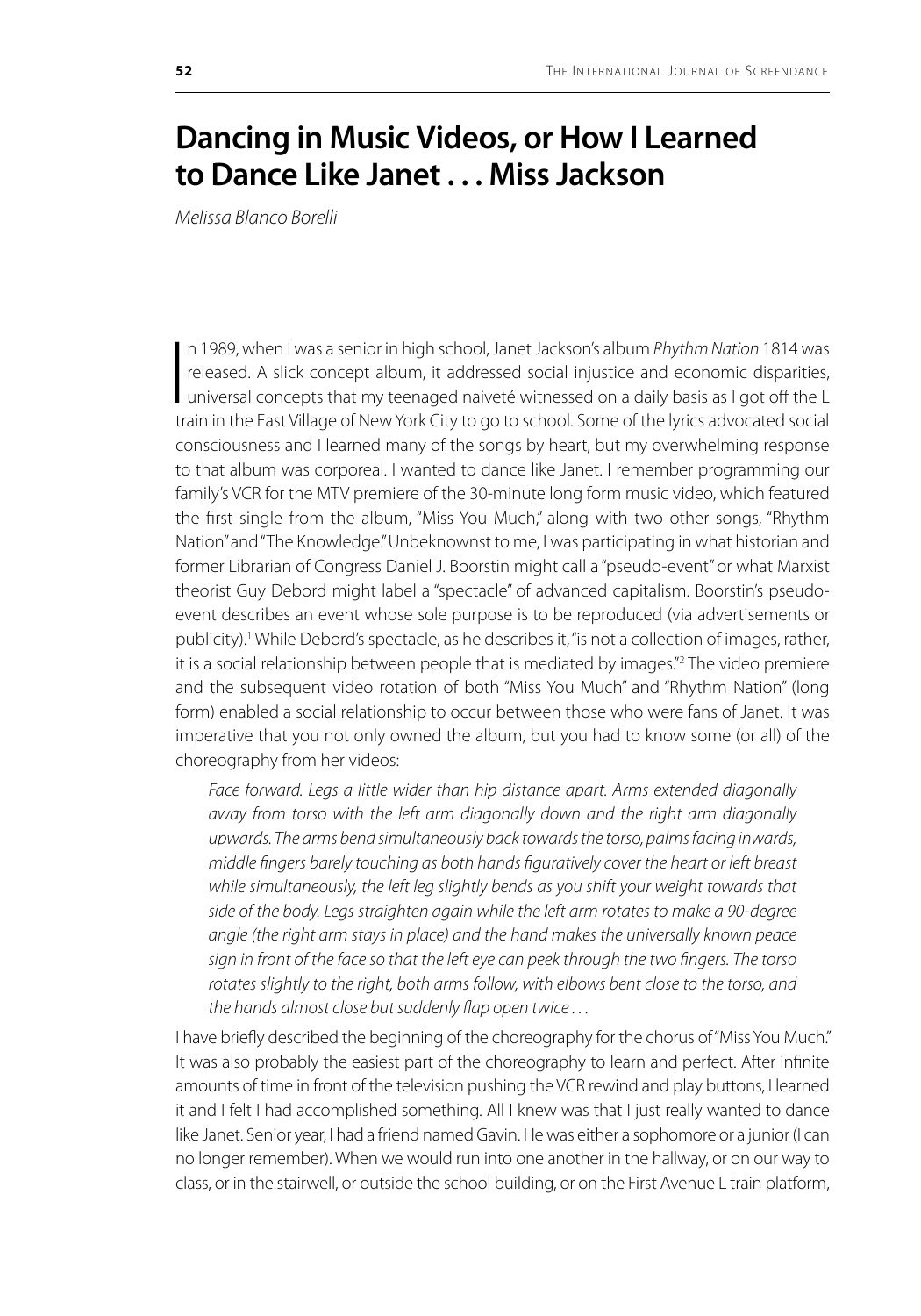we would give each other a sly look and then suddenly break into those first eight counts of the *Miss You Much* choreography. We didn't care if people thought we were strange. For us, all that mattered was that in our reproduction of the choreography we were asserting its value—physically, choreographically, and personally—and our connection to Janet. In hindsight, the marketing, publicity and subsequent rotation of the spectacle of Janet Jackson's black and white music video on MTV meant nothing to me. I just wanted to dance like her and each time the video came on, it was an opportunity to see if I approximated her skill.

I employ the use of the rhetorical repetition of my desire in order to begin to articulate the relationship between mediated performances of popular dance and the audience/ spectator; for it is through the ubiquitous availability of such mediated performances that dance on screen becomes (corpo)real and tangible. Dance and performance studies scholars speak to the ephemerality of performance, choreography, and even dance itself. In other words, once it has occurred live, on a stage, it no longer exists. The notable debate between performance studies scholars Peggy Phelan and Philip Auslander comes to mind at this moment for it sets up the ontological predicament of dance, performance, spectatorship, and subjectivity.<sup>3</sup> If the live body is the sole arbiter of authenticity or reality, how might one consider its presence and representation through mediated sources? For Phelan and Auslander, the primary site for the consideration of the live body is the art performance space (e.g., a theatre space, the prosceniums stage, or a museum gallery). I wonder how popular dance forms might trouble their respective claims given the fact that in late capitalism most popular dance forms circulate primarily in mediated ways (e.g., music videos, YouTube, or television dance competition shows). Fortunately, Amelia Jones's article offers a prescient theoretical lens through which to consider dance in music video and the role of the performer/celebrity. Her pronouncement that body art, "through its very performativity and its unveiling of the body of the artist, surfaces the insufficiency and incoherence of the body-as-subject and its inability to deliver itself fully (whether to the subject-inperformance her/himself or to the one who engages with this body)" offers useful insights applicable to popular screen dance.<sup>4</sup> She calls into question the ontological status of both the live and mediated event by claiming, "There is no possibility of an unmediated relationship to any kind of cultural product."<sup>5</sup> As a result, Jones's insights allow me to consider how popular dance on screen comes with an arsenal of mediation already built-in. It is these statements made by Jones that I want to reflect upon as I muse about my affinity for dance in music video and my memories of Janet Jackson's "Rhythm Nation."

There is something about learning music video dances that makes me feel as if I "know" the celebrity, if only through the embodied, physicalized practice of rehearsal. Just as the cult of celebrity is a mode of production, popular screens provide fans different types of access to other modes of production. For example, if the body of one of Janet's fans can learn moves created exclusively for her celebrity brand to trademark and circulate through a variety of mediated circuits, then perhaps the fan body establishes the intersubjectivity that Jones refers to when she writes that "while the live situation may enable the phenomenological relations of flesh-to-flesh engagement, the documentary exchange (viewer/ reader ↔ document) is equally intersubjective."<sup>6</sup> Fan culture becomes an ancillary mode of production for the celebrity. Thus, a relationship is forged between the performer and her audience, and it can be a theoretically complex one, given the effects of mediation.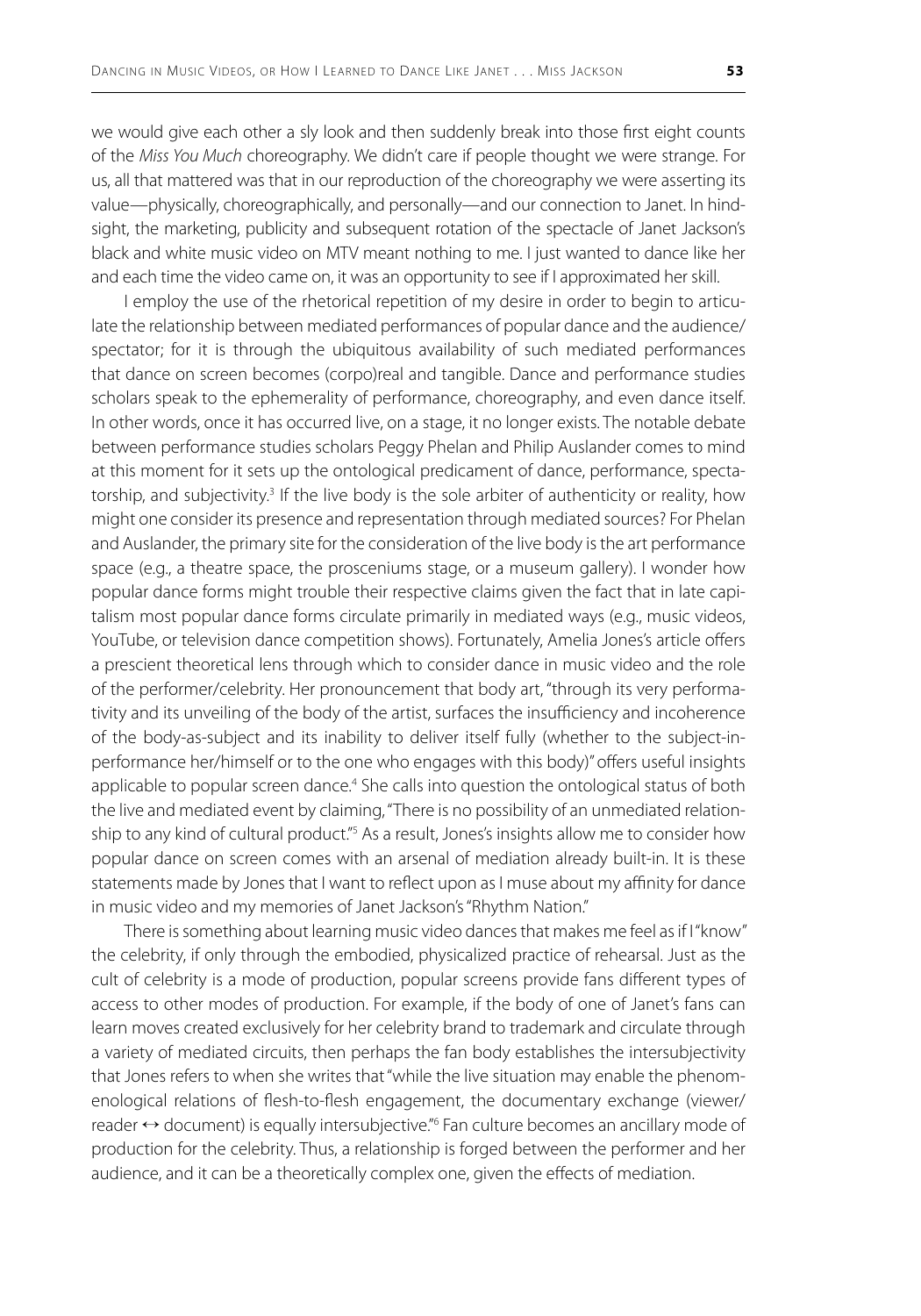Gavin went to see Janet perform live at Madison Square Garden (I was unable to go as I was abroad with family), and he later admitted that watching the live version of "Miss You Much" was different and not as exciting as the first time he saw the video. Here, the live-ness or presence of the actual celebrity body (he was sitting really far away from the stage, so Janet remained a mediated presence on the screen above the stage) became a simulacrum of the mediated celebrity body, the one he had become habituated to experience. Thus, the live re-presentation of the original or 'authentic' mediated event—the live performance of the "Miss You Much" video choreography—materialized as the simulacrum of the video thereby instantiating Jones's assertion that "the relationship of these bodies/subjects to documentation (or more specifically, to re-presentation) most profoundly points to the dislocation of the fantasy of the fixed, normative, centered modernist subject."7 Janet live was not the same as Janet at home on MTV and this realization destabilized Gavin's perception of Janet altogether.

Postmodern celebrity bodies, specifically pop music artists, engage in a self-fashioning choreography. Obviously tied to the demands of a patriarchal, globalized, late corporate capitalism, a pop artist like Janet Jackson is beholden to the demands of her record label and how it chooses to invest its capital through the type of image, music, and style Janet Jackson-as-corporate-brand represents. The process through which a celebrity pop icon trademarks herself offers an example of Jones's idea that the documentary traces of the artists' performance "could, in fact, be said to expose the body itself as supplementary, as both the visible 'proof' of the self and its endless deferral."8 The act of trademarking, whether through the celebrity image, dancing ability, sound, or talent highlights the process of becoming a corporate-produced subjectivity or even more specifically, a celebrity-brand/ body. In this instance, the celebrity-brand/body shifts into the realm of commodity within the mediated terrains of popular screens (e.g., celebrity webpages, or sites such as MySpace, YouTube, Vimeo, VeVo, or even a Twitter account), which enable that very body's endless deferral. Thus, Janet Jackson (self ) is not ever really accessible, yet she always *is* a mediation of that "self." And it is that mediated self, i.e., Janet-as-celebrity-brand/body that allows for a social relationship to exist between Janet and her fans.

I have a friend, Ed, whom I met in college. We loved going out dancing together. One day, I walked in on him watching the 30-minute "Rhythm Nation" video in a student center lounge. He was dancing along to the choreography in real time. I noticed the sweat on his forehead and some sweat marks on his t-shirt (he had been wearing a wool plaid shirt which he threw off as he was dancing). Like me, he wanted to dance like Janet. Unlike me, he absolutely did . . . and, I will admit, I was a bit jealous. Here, Janet was materializing not as a fully knowable body-as-subject, but as a physical body that labored (and sweated) to learn, practice, perfect, and perform those very moves that had Ed sweating inside the student center. In a way, Ed *knew* what it was like "to be" Janet . . . even if it was only by dancing like her. Jones's assertion that "the 'unique' body of the artist in the body artwork only has meaning by virtue of its contextualization within codes of identity that accrue to the artist's body and name"<sup>9</sup> seems quite appropriate to my argument. Janet's video dance performance becomes meaningful every time it gets repeated, especially since her celebrity trademark has always been innovative dance skill that requires practice and re-iteration.

Music video dance is made exclusively for mediation, circulation, and transmission in service of corporate and celebrity capital. Its navigation through the variety of media's circuits assures its 'real'-ness and its tangibility. The dancers in the video make it corpo-real